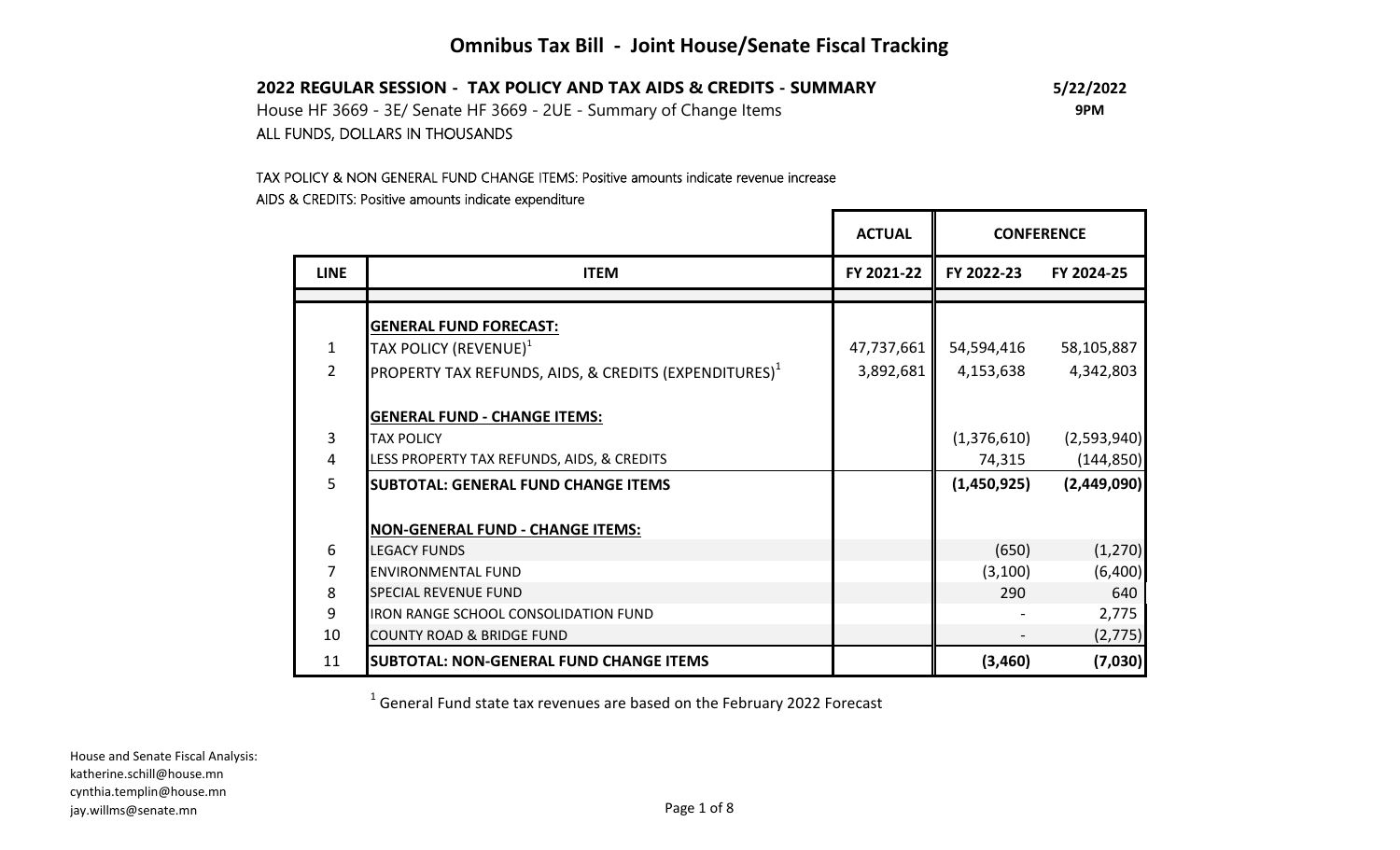|                |                                                                                                |                  | <b>CONFERENCE</b>        | <b>CONFERENCE</b> | <b>CONFERENCE</b> | <b>CONFERENCE</b> | <b>CONFERENCE</b> | <b>CONFERENCE</b> |
|----------------|------------------------------------------------------------------------------------------------|------------------|--------------------------|-------------------|-------------------|-------------------|-------------------|-------------------|
|                | NON-DEDICATED GENERAL FUND TAX REVENUE (\$ IN THOUSANDS)                                       | <b>EFFECTIVE</b> | FY2022                   | FY2023            | FY2022-23         | FY2024            | <b>FY2025</b>     | FY2024-25         |
|                |                                                                                                |                  |                          |                   |                   |                   |                   |                   |
| 1              | TOTAL - CURRENT LAW FORECAST (Non-Dedicated General Fund Tax Revenue)                          |                  | 26,552,098               | 28,042,318        | 54,594,416        | 28,768,606        | 29,337,281        | 58,105,887        |
| $\overline{2}$ | <b>Summary of Tax Policy Change Items:</b>                                                     |                  |                          |                   |                   |                   |                   |                   |
| $\mathbf{3}$   | Federal Conformity Change Items                                                                |                  |                          | (101, 880)        | (101, 880)        | (15, 360)         | (15, 220)         | (30, 580)         |
| $\overline{4}$ | Other Change Items                                                                             |                  | $\sim$                   | (1, 274, 730)     | (1, 274, 730)     | (1, 255, 770)     | (1,307,590)       | (2,563,360)       |
| 5              | <b>TOTAL - All Change Items</b>                                                                |                  |                          | (1,376,610)       | (1,376,610)       | (1, 271, 130)     | (1,322,810)       | (2,593,940)       |
|                |                                                                                                |                  |                          |                   |                   |                   |                   |                   |
|                | <b>INDIVIDUAL INCOME TAX</b>                                                                   |                  |                          |                   |                   |                   |                   |                   |
|                | <b>Change Items - Federal Conformity</b>                                                       |                  |                          |                   |                   |                   |                   |                   |
| 11             | *FCAA: Expansion of Section 529 Plans                                                          | Retro, TY 19     |                          | (530)             | (530)             | (160)             | (160)             | (320)             |
| 12             | *CARES: Increase Limitation, Charitable Deduction Limit - Food Inventory to 25%                | TY 20 only       |                          | (190)             | (190)             | 40                | 10                | 50                |
| 13             | *CARES: Exclusion of Certain Employer Student Loan Payments                                    | TY 20 only       | $\overline{\phantom{a}}$ | (5,000)           | (5,000)           |                   |                   |                   |
| 14             | *CARES: Inclusion of certain over-the-counter medical products as medical expenses             | <b>TY 20</b>     |                          | (Negli.)          | (Neli.)           | (Negli.)          | (Negli.)          | (Negli.)          |
| 15             | *CAA: Exclusion, Discharge of Indebtedness, Qual. Principle Residence (Full Retro. Conformity) | TY 21-25         | $\overline{\phantom{a}}$ | (2,800)           | (2,800)           | (1,600)           | (1,600)           | (3, 200)          |
| 16             | *CAA: Exclusion of Benefits for Volunteer Firefighters & Emergency Medical Responders          | TY 21 only       |                          | (590)             | (590)             | (400)             | (400)             | (800)             |
| 17             | *CAA: Exclusion of Certain Employer Student Loan Payments (Full Retroactive ConformityO        | TY 21-25         | $\mathbf{r}$             | (14, 300)         | (14, 300)         | (7, 300)          | (7,400)           | (14, 700)         |
| 18             | *CAA: Partial Above the Line Deduction of Charitable Contributions                             | TY 21 only       |                          | (13,900)          | (13,900)          |                   |                   |                   |
| 19             | *CAA: Increase Limitation, Charitable Contributions Deductions, 60% to 100% FAGI               | TY 21 only       | $\blacksquare$           | (6,500)           | (6,500)           | 2,700             | 1,200             | 3,900             |
| 20             | *CAA: Special disaster-related rules for use of retirement funds (Full Retroactive Conformity) | TY 21 only       |                          | (10)              | (10)              | 10                |                   | 10                |
| 21             | *CAA: Temporary increase in limitation on qualified contributions                              | TY 21-22         | $\blacksquare$           | (900)             | (900)             | (400)             | (400)             | (800)             |
| 22             | *CAA: Exclusion of SBA Loan Assistance (Full Retroactive Conformity)                           | <b>TY 21</b>     |                          | (2,800)           | (2,800)           | (300)             | (100)             | (400)             |
| 23             | *CAA: Exclusion of Shuttered Venue Grants (Full Retroactive Conformity)                        | <b>TY 21</b>     | $\sim$                   | (2,400)           | (2,400)           | (400)             | (200)             | (600)             |
| 24             | *CAA: Accelerated Depreciation for Business Property on Indian Reservation                     | <b>TY21</b>      |                          | (80)              | (80)              | (10)              | (Negli.)          | (10)              |
| 25             | *CAA: Depreciation of Certain Residential Rental Property over 30 years                        | Retro, TY18      | $\overline{\phantom{a}}$ | (8, 200)          | (8, 200)          | (1, 100)          | (900)             | (2,000)           |
| 26             | *CAA: Special Expensing Rules for Certain Film, Television and Live Theatrical Productions     | TY 21-25         |                          | (3,300)           | (3,300)           | (600)             | (600)             | (1, 200)          |
| 27             | *CAA: Energy-Efficient Commercial Building Deduction                                           | <b>TY 21</b>     |                          | (410)             | (410)             | (200)             | (200)             | (400)             |
| 28             | *CAA: Special Rule for the Production Period for Beer, Wine and Distilled Spirits              | <b>TY 21</b>     |                          | (120)             | (120)             | (40)              | (40)              | (80)              |
| 29             | *ARPA: Employer-Provided Dependent Care Assistance, Exclusion Increased                        | TY 21 only       | $\mathbf{r}$             | (760)             | (760)             |                   |                   |                   |
| 30             | *ARPA: Discharged Student Loans, Exclusion Provided (Fully Retroactive Conformity)             | TY 21-25         |                          | (200)             | (200)             | (100)             | (100)             | (200)             |
| 31             | *ARPA: Increase maximum unearned income for Working Family Credit                              | <b>TY 21</b>     | $\overline{\phantom{a}}$ | (900)             | (900)             | (500)             | (500)             | (1,000)           |
| 32             | *ARPA: Exclusion of EIDL Loan Advances (Full Retroactive Conformity)                           | TY 21 only       |                          | (6,300)           | (6, 300)          | (600)             | (300)             | (900)             |
| 33             | *ARPA: Exclusion of Restaurant Revitalization Grants (Full Retroactive Conformity)             | TY 21 only       |                          | (4,400)           | (4, 400)          | (400)             | (200)             | (600)             |
| 34             | *ARPA: Extend Limitation on Excess Business Losses                                             | <b>TY 26</b>     |                          |                   |                   |                   |                   |                   |
| 35             | *IIJA: Private Activity Bonds for Qualified Broadband Projects                                 | <b>TY22</b>      | $\sim$                   | (80)              | (80)              | (170)             | (290)             | (460)             |
| 36             | *IIJA: Tax Exempt Bonds for Qualified Carbon Dioxide Capture Facilities                        | <b>TY22</b>      | $\blacksquare$           | (20)              | (20)              | (20)              | (40)              | (60)              |
| 37             | Subtotal - Income Tax Federal Conformity, Change Items                                         |                  | $\blacksquare$           | (74, 690)         | (74, 690)         | (11, 550)         | (12, 220)         | (23, 770)         |
|                |                                                                                                |                  |                          |                   |                   |                   |                   |                   |
|                | <b>Other Change Items</b>                                                                      |                  |                          |                   |                   |                   |                   |                   |
| 40             | Renters Income Tax Credit to Replace Renters Credit (Refundable)                               | <b>TY 22</b>     |                          | (372, 600)        | (372, 600)        | (378, 200)        | (386, 100)        | (764, 300)        |
| 41             | Repeal of Renter Property Tax Credit (See Property Tax Expenditure Section) ^^                 | Pay 23           |                          |                   |                   | [231,600]         | [234,700]         | [466,300]         |
| 42             | Beginning Farmer Tax Management and Incentive Credits: Eligibility Modified                    | <b>TY22</b>      |                          | (3,700)           | (3,700)           | (4,000)           |                   | (4,000)           |
| 43             | K-12 Education Tax Credit: Phaseout \$70,000 FAGI and Indexed                                  | <b>TY22</b>      |                          | (13,300)          | (13,300)          | (14,000)          | (14,200)          | (28, 200)         |

House and Senate Fiscal Analysis: katherine.schill@house.mn cynthia.templin@house.mn jay.willms@senate.mn Page 2 of 8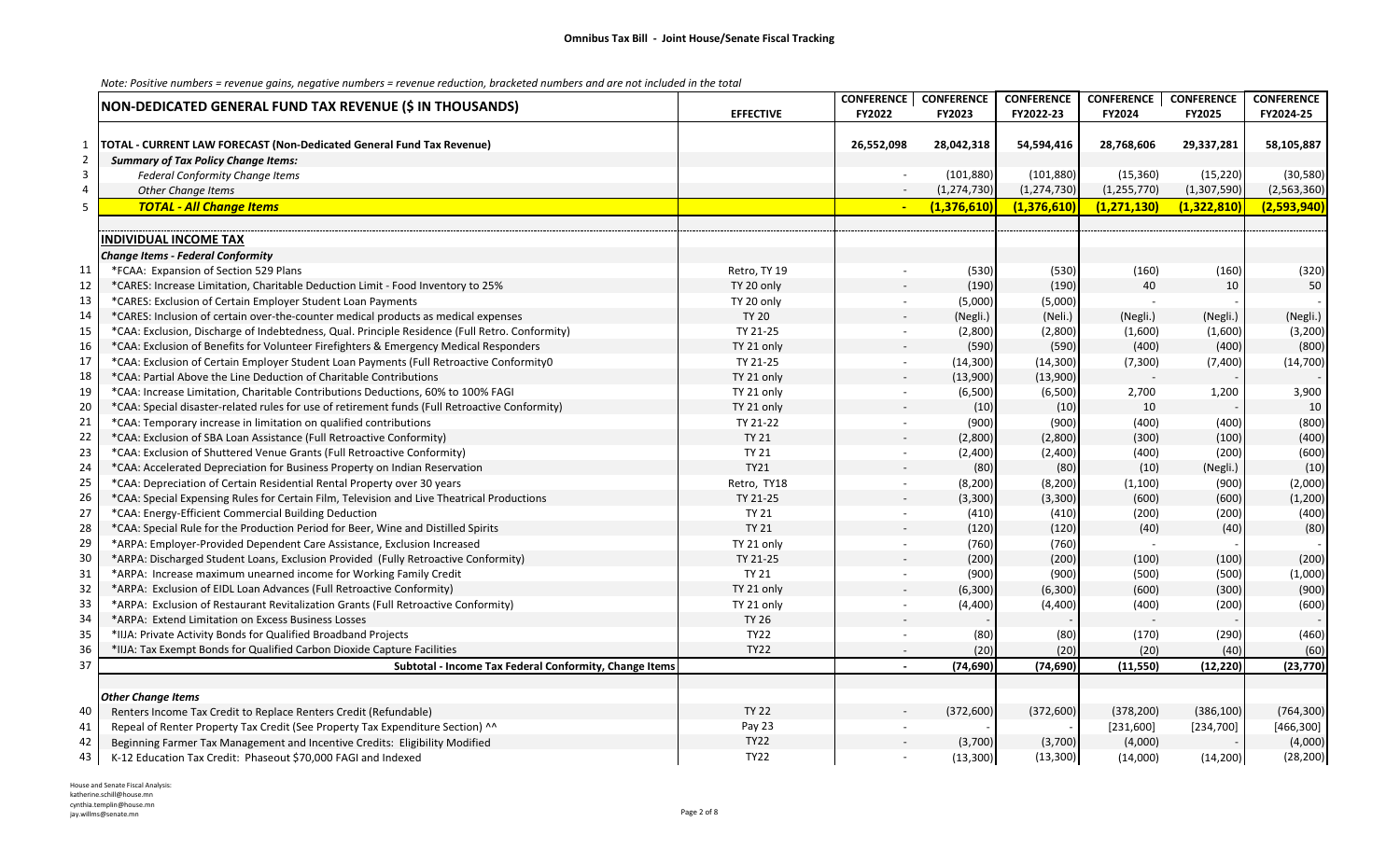|    | NON-DEDICATED GENERAL FUND TAX REVENUE (\$ IN THOUSANDS)                                |                  | CONFERENCE   CONFERENCE  |               | <b>CONFERENCE</b> | CONFERENCE    | <b>CONFERENCE</b> | <b>CONFERENCE</b> |
|----|-----------------------------------------------------------------------------------------|------------------|--------------------------|---------------|-------------------|---------------|-------------------|-------------------|
|    |                                                                                         | <b>EFFECTIVE</b> | FY2022                   | FY2023        | FY2022-23         | FY2024        | FY2025            | FY2024-25         |
| 44 | Interaction: K-12 Subtraction                                                           |                  |                          | 1,100         | 1,100             | 1,100         | 1,100             | 2,200             |
| 45 | Child & Dependent Care Tax Credit: Increased Credit, Income Phaseout & Other Changes    | <b>TY22</b>      | $\blacksquare$           | (55, 500)     | (55,500)          | (57, 100)     | (57,600)          | (114, 700)        |
| 46 | Interaction: Addition for Dependent Care Expenses                                       |                  |                          | 2,700         | 2,700             | 2,800         | 2,800             | 5,600             |
| 47 | Small Business Investment (Angel) Tax Credit: Allocation Increase                       | TY22 only        | $\overline{\phantom{a}}$ | (7,000)       | (7,000)           |               |                   |                   |
| 48 | Credit for Taxes Paid to Another State, Disregarded LLCs                                | <b>TY22</b>      |                          |               |                   |               |                   |                   |
| 49 | Film Production Tax Credit, Modifies the Minimum Expense for Eligibility                | <b>TY22</b>      |                          |               |                   |               |                   |                   |
| 50 | Pass-Through Entity (PTE), Various Modifications                                        | <b>TY22</b>      | $\sim$                   | (Unknown)     | (Unknown)         | (Unknown)     | (Unknown)         | (Unknown)         |
| 51 | Military Pension Subtraction, Eligibility Expanded                                      | Retro TY21       |                          | (1,300)       | (1,300)           | (700)         | (700)             | (1,400)           |
| 52 | Emergency Assistance Post-Secondary Grants, Subtraction                                 | TY22-29          |                          | (10)          | (10)              | (10)          | (10)              | (20)              |
| 53 | Reduce 1st Bracket Rate to 5.1% (from 5.35%)                                            | <b>TY22</b>      | $\sim$                   | (276, 700)    | (276, 700)        | (191, 400)    | (199, 100)        | (390, 500)        |
| 54 | Interaction: Rate Reduction & Other Income Tax Base Modifications                       |                  |                          | 4,540         | 4,540             | 4,780         | 5,190             | 9,970             |
| 55 | 100% Subtraction of Social Security Income                                              | <b>TY22</b>      | $\sim$                   | (509, 600)    | (509, 600)        | (547, 300)    | (578, 600)        | (1, 125, 900)     |
| 56 | R&D Credit: Increase 2nd Tier Rate to 4.25% (from 4%)                                   | <b>TY22</b>      |                          | (1,200)       | (1,200)           | (900)         | (1,000)           | (1,900)           |
| 57 | Establish Credit for New Markets <sup>2</sup>                                           | <b>TY23</b>      |                          |               |                   |               | (1,800)           | (1,800)           |
| 58 | Interaction with Property Taxes: Local Government Aid                                   |                  |                          |               |                   | 310           | 310               | 620               |
| 59 | Interaction with Property Taxes: County Program Aid                                     |                  |                          |               |                   | 310           | 310               | 620               |
| 60 | Interaction with Property Taxes: School LOR Levy                                        |                  |                          |               |                   | 470           | 660               | 1,130             |
| 61 | Interaction with Property Taxes: School Building Bond Agricultural Aid, 85%             |                  |                          |               |                   |               | 580               | 580               |
| 62 | Interaction with Property Taxes: School District LTFM Levy                              |                  |                          |               |                   | (10)          | (10)              | (20)              |
| 63 | Interaction with Property Taxes: Payment-in-Lieu of Taxes (PILT)                        |                  | $\overline{a}$           |               |                   | 90            | 100               | 190               |
| 64 | Interaction with Property Taxes: Ely School Bond Debt Service                           |                  |                          |               |                   | (10)          | (10)              | (20)              |
| 65 | Interaction: State General Levy Reduction                                               |                  |                          |               |                   | 900           | 900               | 1,800             |
| 66 | <b>Interaction: Class 4d Modifications</b>                                              |                  |                          |               |                   |               | 10                | 10                |
| 67 | Interaction: Cook county & Lake county property tax refunds                             |                  | $\overline{a}$           | 10            | 10                |               |                   |                   |
| 68 | Subtotal - Other Income Tax Change Items                                                |                  |                          | (1, 232, 560) | (1, 232, 560)     | (1, 182, 870) | (1, 227, 170)     | (2,410,040)       |
|    |                                                                                         |                  |                          |               |                   |               |                   |                   |
|    |                                                                                         |                  |                          |               |                   |               |                   |                   |
|    | <b>CORPORATE FRANCHISE TAX</b>                                                          |                  |                          |               |                   |               |                   |                   |
|    | <b>Change Items - Federal Conformity</b>                                                |                  |                          |               |                   |               |                   |                   |
| 73 | *FCAA: Seven-Year Recovery Period for Motorsports Entertainment Complexes               | TY18-20          |                          | (360)         | (360)             | (40)          | (20)              | (60)              |
| 74 | *CARES: Modify Charitable Contributions Deductions Limitation, 20% of FTI               | TY 20 only       |                          | (550)         | (550)             | 170           | 100               | 270               |
| 75 | *CARES: Charitable Deduction Limitation Increased for Food Inventory from 15% to 25%    | TY 20 only       | $\sim$                   | (90)          | (90)              | 30            |                   | 30                |
| 76 | *CAA: Exclusion of SBA Loan Assistance (Full Retroactive Conformity)                    | <b>TY 21</b>     |                          | (2,600)       | (2,600)           | (100)         | (100)             | (200)             |
| 77 | *CAA: Exclusion of Shuttered Venue Grants (Full Retroactive Conformity)                 | <b>TY 21</b>     | $\overline{\phantom{a}}$ | (2,400)       | (2,400)           | (400)         | (200)             | (600)             |
| 78 | *CAA: Seven-Year Recovery Period for Motorsports Entertainment Complexes                | TY 21-25         |                          | (190)         | (190)             | (100)         | (110)             | (210)             |
| 79 | *CAA: Accelerated Depreciation for Business Property on Indian Reservation              | <b>TY 21</b>     |                          | (60)          | (60)              | (10)          |                   | (10)              |
| 80 | *CAA: Depreciation of Certain Residential Rental Property over 30 years                 | Retro TY18       |                          | (4, 100)      | (4, 100)          | (500)         | (400)             | (900)             |
| 81 | *CAA: Special Expensing Rules- Certain Film, Television and Live Theatrical Productions | TY 21-25         | $\sim$                   | (3,800)       | (3,800)           | (700)         | (700)             | (1,400)           |
| 82 | *CAA: Energy-Efficient Commercial Building Deduction                                    | <b>TY 21</b>     |                          | (660)         | (660)             | (320)         | (320)             | (640)             |
| 83 | *CAA: Special Rule for the Production Period for Beer, Wine and Distilled Spirits       | <b>TY 21</b>     | $\sim$                   | (180)         | (180)             | (70)          | (70)              | (140)             |
| 84 | *CAA: Special Disaster-Related Rules                                                    | TY 21-22         |                          | (100)         | (100)             | 30            | 20                | 50                |
| 85 | *ARPA: Exclusion of EIDL Loan Advances (Full Retroactive Conformity)                    | TY 21 only       |                          | (6, 100)      | (6, 100)          | (600)         | (300)             | (900)             |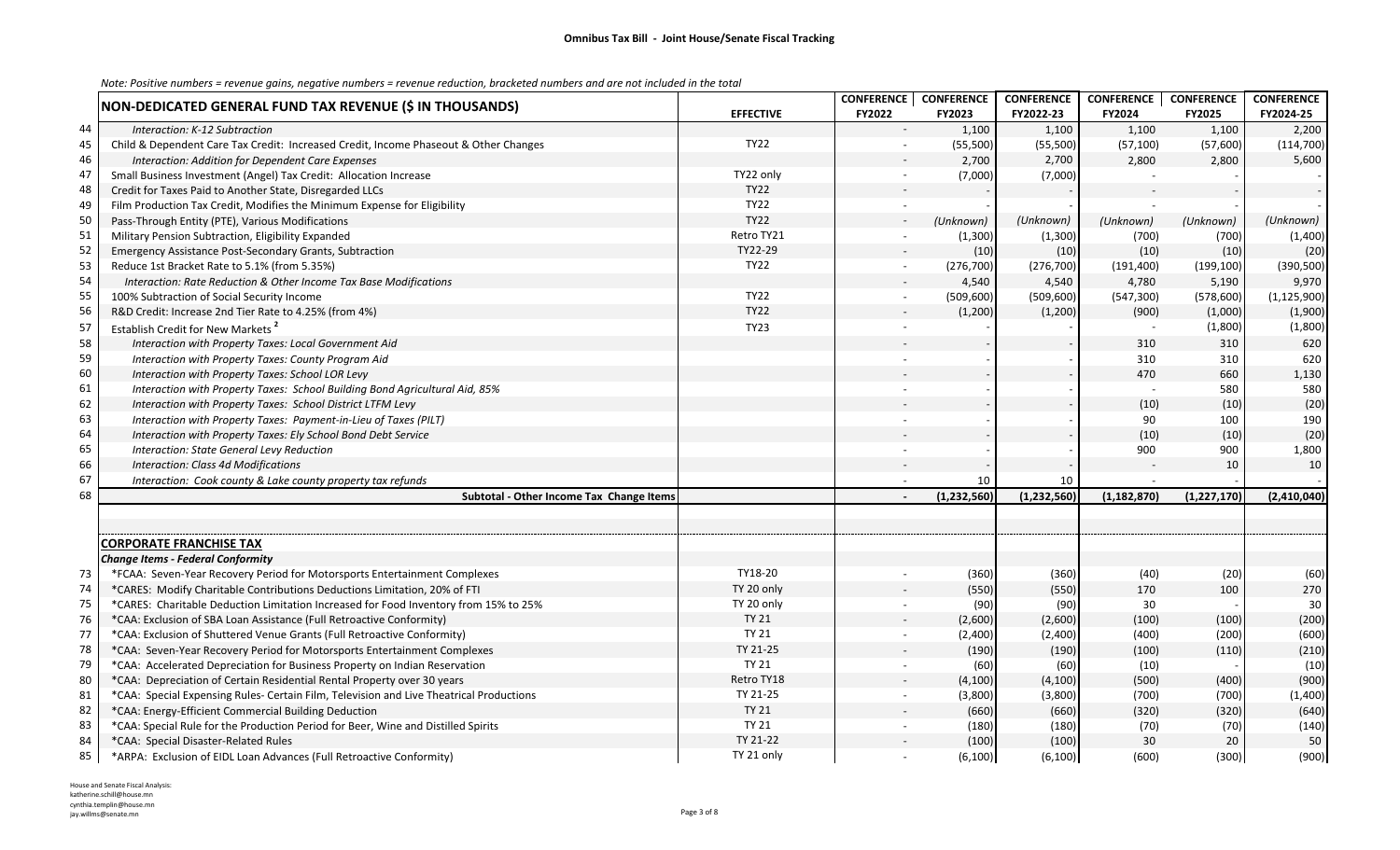|     |                                                                                            |                                | <b>CONFERENCE</b>        | <b>CONFERENCE</b> | <b>CONFERENCE</b> | <b>CONFERENCE</b> | <b>CONFERENCE</b> | <b>CONFERENCE</b> |
|-----|--------------------------------------------------------------------------------------------|--------------------------------|--------------------------|-------------------|-------------------|-------------------|-------------------|-------------------|
|     | NON-DEDICATED GENERAL FUND TAX REVENUE (\$ IN THOUSANDS)                                   | <b>EFFECTIVE</b>               | FY2022                   | FY2023            | FY2022-23         | FY2024            | FY2025            | FY2024-25         |
| 86  | *ARPA: Exclusion of Restaurant Revitalization Grants (Full Retroactive Conformity)         | TY 21 only                     |                          | (4,300)           | (4, 300)          | (400)             | (200)             | (600)             |
| 87  | *ARPA: Worldwide Interest Allocation Rules, Repeal                                         | TY21                           | $\blacksquare$           | Unknown           | Unknown           | Unknown           | Unknown           | Unknown           |
| 88  | *ARPA: Deny Deduction for Highly Compensated Executives                                    | <b>TY26</b>                    |                          |                   |                   |                   |                   |                   |
| 89  | *IIJA: Tax Treatment of Contributions to the Capital of a Corporation Modified             | TY21                           | $\overline{a}$           | (1,700)           | (1,700)           | (800)             | (700)             | (1,500)           |
| 90  |                                                                                            |                                |                          |                   |                   |                   |                   |                   |
| 91  | Subtotal - Corporate Franchise Tax Federal Conformity, Change Items                        |                                | $\overline{\phantom{a}}$ | (27, 190)         | (27, 190)         | (3,810)           | (3,000)           | (6, 810)          |
|     |                                                                                            |                                |                          |                   |                   |                   |                   |                   |
|     | <b>Other Change Items</b>                                                                  |                                |                          |                   |                   |                   |                   |                   |
| 94  | Historic Structure Rehabilitation Credit: Repeal Sunset <sup>3</sup>                       | <b>DFFE</b>                    |                          | (6,700)           | (6,700)           | (12,600)          | (19,600)          | (32, 200)         |
| 95  | R&D Credit: Increase 2nd Tier Rate to 4.25% (from 4%)                                      | <b>TY22</b>                    | $\sim$                   | (2, 200)          | (2, 200)          | (1,700)           | (1,800)           | (3,500)           |
| 96  | Subtotal - Other Corporate Franchise Tax, Change Items                                     |                                |                          | (8,900)           | (8,900)           | (14, 300)         | (21, 400)         | (35, 700)         |
|     |                                                                                            |                                |                          |                   |                   |                   |                   |                   |
|     | <b>SALES AND USE TAXES</b>                                                                 |                                |                          |                   |                   |                   |                   |                   |
|     | <b>Change Items</b>                                                                        |                                |                          |                   |                   |                   |                   |                   |
| 100 | Construction Exemption, Duluth - I.S.D. 709 <sup>4</sup>                                   | Various                        |                          | [(240)]           | [(240)]           | [(250)]]          |                   | [(250]            |
| 101 | Construction Exemption, Ely - I.S.D. 696 <sup>4</sup>                                      | Various                        |                          | ([320)]           | [(320)]           |                   |                   |                   |
| 102 | Construction Exemption, Various School Building Projects                                   | Various                        |                          | (1, 320)          | (1, 320)          | (4,050)           | (1, 300)          | (5, 350)          |
| 103 | Construction Exemption, Itasca County Courts & Courthouses                                 | Various                        | $\overline{\phantom{a}}$ |                   |                   | (250)             | (250)             | (500)             |
| 104 | Construction Exemption, North Metro Regional Public Safety Training Facility - Maple Grove | Various                        |                          | (290)             | (290)             |                   |                   |                   |
| 105 | Construction Exemption, City of Wayzata, Various Projects                                  | Various                        |                          |                   |                   | (520)             |                   | (520)             |
| 106 | Construction Exemption, Minneapolis-St. Paul Airport                                       | 7/1/22-12/31/24                |                          | (190)             | (190)             | (1,300)           | (800)             | (2, 100)          |
| 107 | Exemption for Sole Member of Disregarded LLC and the Disregarded LLCs                      | 7/1/22                         | $\blacksquare$           | (660)             | (660)             | (710)             | (760)             | (1,470)           |
| 108 | Exemption, National Sports Center- Blaine, Amateur Sports Comm                             | 7/1/22                         |                          | (290)             | (290)             | (320)             | (320)             | (640)             |
| 109 | Exemption, Pre-sales by Agricultural Societies                                             | <b>DFFE</b>                    | (Negli.)                 | (30)              | (30)              | (30)              | (30)              | (60)              |
| 110 | Construction Exemption Extended, City of Mazeppa - Properties Destroyed by Fire            | Retro 3/11/18 to 12/31/23      |                          | (20)              | (20)              |                   |                   |                   |
| 111 | Establish Exemption for Suite License Food & Beverages, Amenities Included w/ Admission    | 7/1/22                         | $\overline{\phantom{a}}$ | (1, 140)          | (1, 140)          | (1, 170)          | (1, 190)          | (2, 360)          |
| 112 | Establish Exemption for Nonprofit Animal Shelters                                          | 7/1/22                         |                          | (1,560)           | (1,560)           | (1,700)           | (1,700)           | (3,400)           |
| 113 | Exempt Polar Vortex-related Natural Gas Charges                                            | Retro 9/1/21 to 12/31/26       | $\overline{\phantom{a}}$ | (5, 180)          | (5, 180)          | (2, 380)          | (2, 380)          | (4, 760)          |
| 114 | <b>Exempt Selected Health Care Materials</b>                                               | 7/1/22                         |                          | (630)             | (630)             | (720)             | (740)             | (1,460)           |
| 115 | Subtotal - Sales & Use Tax, Change Items                                                   |                                | $\sim$                   | (11, 310)         | (11, 310)         | (13, 150)         | (9, 470)          | (22, 620)         |
|     |                                                                                            |                                |                          |                   |                   |                   |                   |                   |
|     |                                                                                            |                                |                          |                   |                   |                   |                   |                   |
|     | <b>ESTATE TAX</b>                                                                          |                                |                          |                   |                   |                   |                   |                   |
|     | <b>Change Items</b>                                                                        |                                |                          |                   |                   |                   |                   |                   |
| 120 | Special Ag Homestead Market Value Credit                                                   | <b>Retro Applications 2022</b> |                          |                   |                   | (Unknown)         | (Unknown)         | (Unknown)         |
| 121 | <b>Spousal Exclusion Portability</b>                                                       | <b>FY23</b>                    | $\sim$                   | (1,100)           | (1, 100)          | (3,600)           | (6,800)           | (10, 400)         |
| 122 | Subtotal - Estate Taxes, Change Items                                                      |                                |                          | (1, 100)          | (1, 100)          | (3,600)           | (6, 800)          | (10, 400)         |
|     |                                                                                            |                                |                          |                   |                   |                   |                   |                   |
|     | <b>STATEWIDE PROPERTY TAX (STATE GENERAL LEVY)</b>                                         |                                |                          |                   |                   |                   |                   |                   |
| 126 | <b>Change Items</b><br>Indian Tribe Owned Property - State General Levy refund             | Pay 22                         |                          | (10)              | (10)              |                   |                   |                   |
|     |                                                                                            |                                |                          |                   |                   |                   |                   |                   |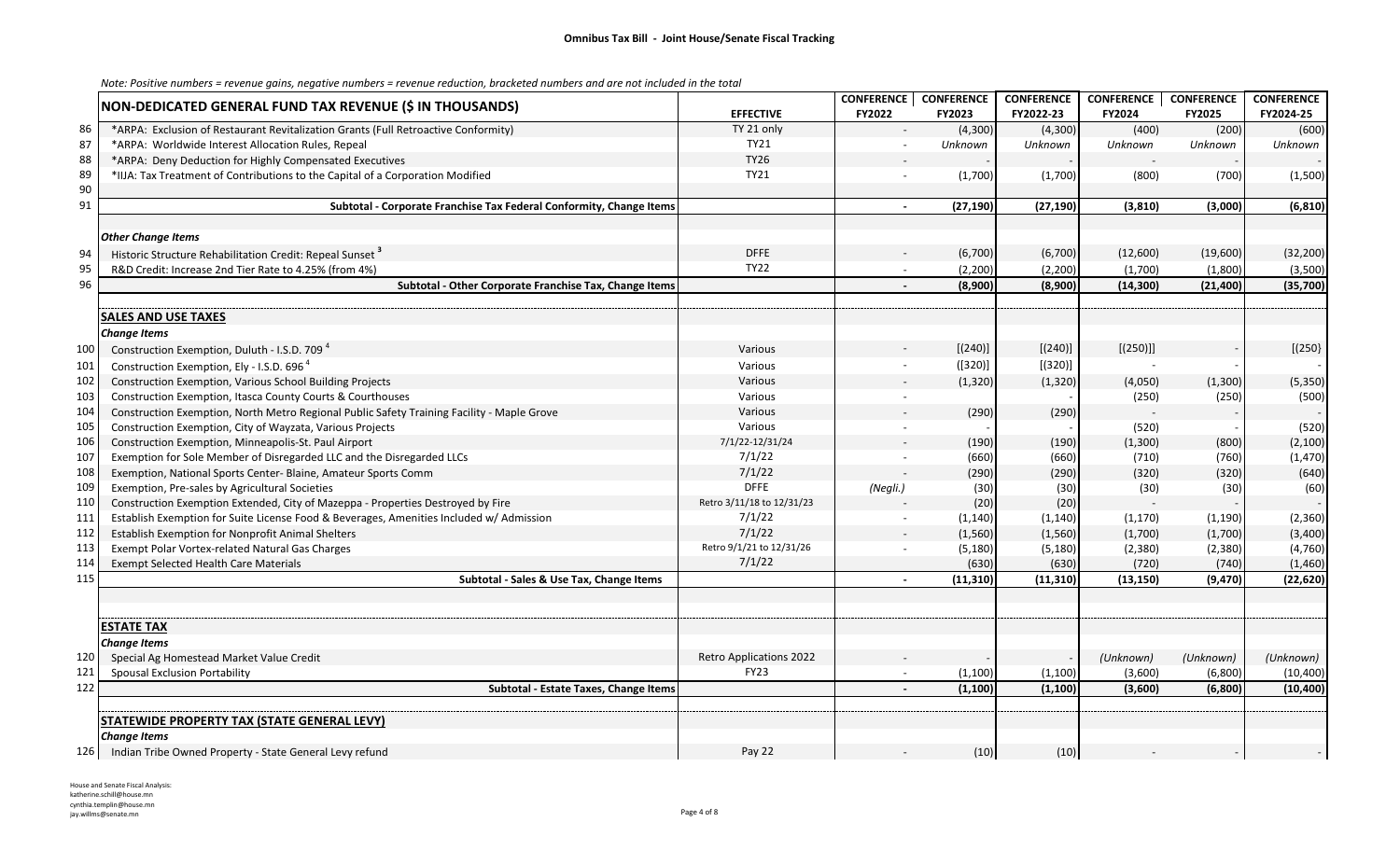|                  | NON-DEDICATED GENERAL FUND TAX REVENUE (\$ IN THOUSANDS)                            |                            | <b>CONFERENCE</b>        | <b>CONFERENCE</b> | <b>CONFERENCE</b> | <b>CONFERENCE</b> | <b>CONFERENCE</b> | <b>CONFERENCE</b> |
|------------------|-------------------------------------------------------------------------------------|----------------------------|--------------------------|-------------------|-------------------|-------------------|-------------------|-------------------|
|                  |                                                                                     | <b>EFFECTIVE</b>           | <b>FY2022</b>            | FY2023            | FY2022-23         | <b>FY2024</b>     | <b>FY2025</b>     | FY2024-25         |
| 127              | Reduction to SGL (CI & SRR)                                                         | Pay 23                     |                          | (15,900)          | (15,900)          | (30,000)          | (30,000)          | (60,000)          |
| 128 <sub>1</sub> | Subtotal - Statewide Property Tax, Change Items                                     |                            |                          | (15,910)          | (15,910)          | (30,000)          | (30,000)          | (60,000)          |
|                  |                                                                                     |                            |                          |                   |                   |                   |                   |                   |
|                  | <b>LAWFUL GAMBLING TAXES</b>                                                        |                            |                          |                   |                   |                   |                   |                   |
|                  | <b>Change Items</b>                                                                 |                            |                          |                   |                   |                   |                   |                   |
| 132              | Modify Combined Net Receipts 1st Bracket and Reduce 1st Rate to 5% (from 9%)        | Games Played After 6/30/23 | $\overline{\phantom{0}}$ |                   |                   | (6,800)           | (7,700)           | (14,500)          |
| 133              | Subtotal - Lawful Gambling Taxes, Change Items                                      |                            |                          |                   |                   | (6,800)           | (7,700)           | (14,500)          |
|                  |                                                                                     |                            |                          |                   |                   |                   |                   |                   |
|                  | <b>OTHER TAX &amp; NON-TAX REVENUE CHANGES</b>                                      |                            |                          |                   |                   |                   |                   |                   |
|                  | <b>Change Items</b>                                                                 |                            |                          |                   |                   |                   |                   |                   |
| 137              | Solid Waste Management Tax - % Reallocation Change, Environmental Fund to Gen. Fund | <b>DFFE</b>                | . .                      | (3,100)           | (3,100)           | (3,200)           | (3,200)           | (6,400)           |
| 138              | Eliminate \$50 DOR Fee for Entering Payment Agreement                               | 6/24/2022                  | $\sim$                   | (1,850)           | (1,850)           | (1,850)           | (1,850)           | (3,700)           |
| 139              | Subtotal - Other Tax Revenue, Change Items                                          |                            |                          | (4,950)           | (4,950)           | (5,050)           | (5,050)           | (10, 100)         |

\*Federal Conformity Act Acronyms: Commonly used spreadsheet acronyms:

FCAA: Further Consolidated Appropriations Act (Public law 11-94) "Negli." denotes negligible cost/savings of plus or minus \$5,000

CARES: Coronavirus, Aid, Relief and Security Act (Public Law 116-127) "Feb-22" denotes current law estimates based on MMB's February 2022 Forecast

CAA: Consolidated Appropriations Act (Public Law 116-260) *CAA: Consolidated Appropriations Act (Public Law 116-260***)** *CAA: Consolidates in brackets "[ ] "are not included in the total.* 

ARPA: American Rescue Plan (Public Law 117-2) "DFFE" denotes a provision is effective the day following final enactment

IIJA: Infrastructure, Investment and Jobs Act (Public Law - 117-58) "CONFERENCE" denotes Conference Committee Agreement

#### **FOOTNOTES**

<sup>2</sup> The full effect of this provision is first realized in FY26 (-\$12 million). The aggregate amount of tax credits would equal \$60 million for all years through tax year 2030.

<sup>3</sup> Due to the credit's five-year expensing schedule, FY 28 is the first fiscal year where the full revenue effect occurs (≈\$35 million reduction).

<sup>4</sup> The revenue reductions for these bracketed construction exemption provisions are included in the line item for "various school building projects."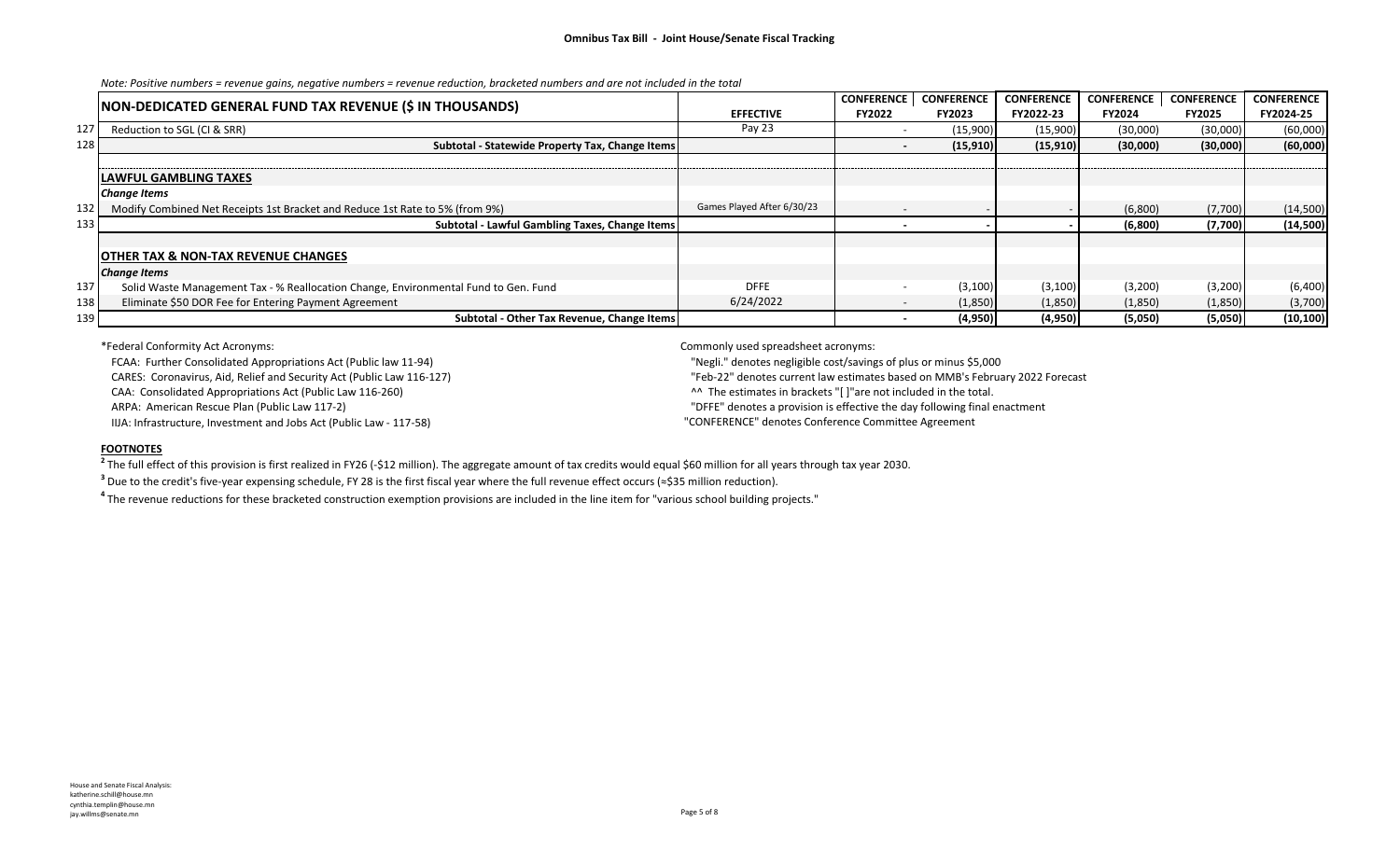### **2022 Legislature - House HF 3669 -3E, Senate HF 3669-2UE, Omnibus Tax Bills 5/22/2022 Changes to General Fund Tax Aids, Credits & Refunds - 2022 February Forecast**

Dollars in Thousands

 $\mathbf{r}$ 

*Note: Positive numbers are program expenditures/revenue losses, negative numbers are cost savings/revenue gains.*

|     |                                                                                                                          | <b>EFFECTIVE</b>               |                    | <b>CONFERENCE</b>        |                     | <b>CONFERENCE</b> |               | <b>CONFERENCE</b>        | CONFERENCE CONFERENCE                |                           |               | <b>CONFERENCE</b> |
|-----|--------------------------------------------------------------------------------------------------------------------------|--------------------------------|--------------------|--------------------------|---------------------|-------------------|---------------|--------------------------|--------------------------------------|---------------------------|---------------|-------------------|
|     | <b>GENERAL FUND SUMMARY</b>                                                                                              |                                |                    | FY2022                   |                     | FY2023            |               | FY2022-23                | FY2024                               | <b>FY2025</b>             |               | FY2024-25         |
|     | <b>Property Tax Aids, Credits and Refunds</b>                                                                            |                                |                    |                          |                     |                   |               |                          |                                      |                           |               |                   |
| 201 | February 2022 forecast                                                                                                   |                                |                    | 2,075,125                |                     | 2,078,513         |               | 4,153,638                | 2,151,796                            | 2,191,007                 |               | 4,342,803         |
| 202 | HF 3669 OTB - Total Proposed GF Changes                                                                                  |                                |                    | 2,500                    |                     | 71,815            |               | 74,315                   | (87,020)                             | (57, 830)                 |               | (144, 850)        |
|     | 203 Property Tax Aids, Credits and Refunds - February 2022 + HF 3669 OTB Chgs                                            |                                |                    | 2,077,625                |                     | 2,150,328         |               | 4,227,953                | 2,064,776                            | 2,133,177                 |               | 4,197,953         |
|     |                                                                                                                          |                                |                    |                          |                     |                   |               |                          |                                      |                           |               |                   |
|     | <b>PROPERTY TAX REFUNDS</b>                                                                                              |                                |                    |                          |                     |                   |               |                          |                                      |                           |               |                   |
|     | Homestead Credit State Refund (HCSR) PTR changes                                                                         |                                |                    |                          |                     |                   |               |                          |                                      |                           |               |                   |
| 207 | Homeowner PTR - Incrs max refund \$200, reduce thrshds 0.1% incm \$21.8K-\$32.8K, reduce copays 5% incm \$33K-\$77K      | Pay 2023 Claims                | \$                 | $\sim$ $-$               | -\$                 | $\sim$            | \$            | $\overline{\phantom{a}}$ | Ś<br>$35,200$ \$                     | 36,800                    | ∣\$           | 72,000            |
|     | 208 Manufactured home park classification modified. PTR interaction                                                      | Pay 2024                       | \$                 |                          | Ś                   | $\sim$            | \$            |                          | \$<br>$\ddot{\mathsf{s}}$            | $270 \pm 5$               |               | 270               |
|     | 209 Homestead Market Value Exclusion changes \$95K thrshld, max exclusion \$38K, max mkt value \$517,200 PTR interaction | <b>Assmt 2023</b>              | \$                 |                          | Ś                   | $\sim$            | \$            |                          | Ś<br>$\sim$                          | -\$<br>$(7,330)$ \$       |               | (7, 330)          |
|     | 210 Affordable Hsg Market Value Exclusion changes PTR interaction                                                        | <b>Assmt 2023</b>              | \$                 |                          | Ś                   | $\sim$            | \$            |                          | \$<br>$\sim$                         | $\zeta$                   | \$            | $\sim$            |
|     |                                                                                                                          |                                | \$                 |                          | Ŝ.                  | $\sim$            | \$            |                          | Ŝ.                                   |                           |               | (360)             |
| 211 | Community land trust property class 4d(2) rate @ 0.75% - PTR                                                             | Pay 2023                       | \$                 |                          | Ś                   |                   | \$            |                          | $(180)$ \$<br>\$<br>180 <sub>5</sub> | $(180)$ \$<br>450         | \$            |                   |
|     | 212 Senior citizens' property tax deferral requirements: lower occupancy req to 5 yr, incrs HH incm to \$75K - PTR       | Applications for Pay 23        |                    |                          |                     |                   | \$            |                          | $\sim$                               |                           |               | 630               |
| 213 | Elderly living facilities exempted from taxation - PTR                                                                   | <b>Assmt 2023</b>              | \$                 |                          | \$                  | $\sim$            | \$            | $\overline{\phantom{a}}$ | \$                                   | -\$<br>10<br>$\mathsf{S}$ | \$<br>Ś.      | 10                |
| 214 | Energy storage system exemption established - PTR                                                                        | <b>Assmt 2023</b>              | \$                 |                          | Ś                   |                   |               |                          | Ś                                    | 20                        |               | $20\,$            |
| 215 | Cooperative utility distribution line chg - PTR                                                                          | Assmt 2023                     | \$                 |                          | Ś                   | $\sim$            | \$            |                          | Ś                                    | -\$<br>20                 | Ś.            | 20                |
|     | 216 Solar energy production tax exemption created - PTR                                                                  | <b>DFE</b>                     | $\dot{\mathsf{S}}$ |                          | Ś                   |                   | \$            |                          | Ś<br>30                              | -Ś<br>30 <sup>°</sup>     | \$            | 60                |
| 217 | School District Levy - Long-term Facilities Revenue - PTR                                                                | FY2024                         | Ś                  |                          | Ś                   | $\sim$            | \$            | $\overline{\phantom{a}}$ | Ś<br>20 <sup>5</sup>                 | 20                        | \$            | 40                |
|     | 218 Ely School Bond debt service - PTR                                                                                   | Local appvl + file             | \$                 |                          | Ś                   |                   | \$            |                          | Ś<br>30                              | \$<br>30                  | Ś.            | 60                |
|     | 219 Ag homestead property 1st tier valuation modification                                                                | <b>Assmt 2023</b>              | \$                 |                          | Ś                   | $\sim$            | Ś.            |                          | Ś                                    | Ŝ.<br>360                 | Ś             | 360               |
|     | 220 Special Ag Hmstd- qualifying relatives expanded PTR                                                                  | <b>Retro Applications 2022</b> | Ś                  |                          | Ś                   |                   | \$            |                          | Unknown                              | Unknown                   |               | Unknown           |
| 221 | Class 2a land ag product def include hemp - PTR                                                                          | <b>Assmt 2023</b>              | \$                 |                          | Ś                   |                   | Ś.            |                          | Ś                                    | Ś.<br>30                  | Ś             | 30                |
| 222 | Class 1c (Ma Pa Resorts) class tier modifications                                                                        | Pay 2023                       | \$                 |                          | Ś                   |                   | \$            | $\overline{\phantom{a}}$ | Ś<br>10                              | -\$<br>10                 | Ś.            | 20                |
| 223 | Disabled veterans' homestead market value exclusion application deadline extended for qualifying spouses PTR             | <b>Assmt 2022</b>              | \$                 |                          | Ś                   | $\sim$            | Ś.            | $\overline{\phantom{a}}$ | (Negligible)                         | (Negligible)              |               | (Negligible)      |
| 224 | Airport property - exempt "manufacture" of aircraft - PTR                                                                | Pay 2023                       | \$                 |                          | Ś                   |                   | \$            | $\overline{\phantom{a}}$ | Ś<br>$20 \quad $$                    | 20                        | Ś.            | 40                |
| 225 | Indian tribe-owned property, extnd pt exmptn 8 yr (expires w/ Payable 2032) - PTR                                        | Pay 2022                       | Ś.                 | $\sim$                   | Ŝ.                  | $\sim$            | Ś             | $\overline{\phantom{a}}$ | Negligible                           | Negligible                |               | Negligible        |
| 226 | PTR interaction - LGA approp increase                                                                                    | Pay 2023                       | \$                 |                          | Ś                   |                   | \$            |                          | $(790)$ \$<br>\$                     | $(790)$ \$                |               | (1,580)           |
| 227 | PTR interaction - CPA approp increase                                                                                    | Pay 2023                       | \$                 |                          | Ś                   | $\sim$            | Ś             | $\overline{\phantom{a}}$ | \$<br>$(790)$ \$                     | $(790)$ \$                |               | (1,580)           |
| 228 | PTR interaction - PILT valuation increase                                                                                | Pay 2023                       | \$                 |                          | \$                  | $\sim$            | \$            | $\overline{\phantom{a}}$ | \$<br>$(240)$ \$                     | $(260)$ \$                |               | (500)             |
|     | 229 PTR interaction - School Equalization LOR levy/aid                                                                   | FY 2024                        | \$                 |                          | Ś                   | $\sim$            | Ś.            |                          | Ŝ.<br>$(2,240)$ \$                   | $(3,190)$ \$              |               | (5, 430)          |
| 230 | PTR interaction - Increase SBB Ag Credit 85%                                                                             | Pay 2024                       | \$                 |                          | Ś                   | $\sim$            | \$            |                          | \$<br>$-5$                           | 680                       | Ŝ.            | 680               |
| 231 | PTR interaction - Class 4d modifications                                                                                 | <b>Assmt 2023</b>              | Ś                  |                          | Ś                   | $\sim$            | Ś.            | $\overline{\phantom{a}}$ | Ś                                    | 2,920                     |               | 2,920             |
| 232 | Subtotal - Homestead Credit State Refund PTR changes                                                                     |                                | \$                 |                          | Ś.                  |                   | \$            |                          | 31,250                               | 29.130                    |               | 60.380            |
|     |                                                                                                                          |                                |                    |                          |                     |                   |               |                          |                                      |                           |               |                   |
|     |                                                                                                                          |                                |                    |                          |                     |                   |               |                          |                                      |                           |               |                   |
|     | Renter / Targeting Property Tax Refund changes                                                                           |                                |                    |                          |                     |                   |               |                          |                                      |                           |               |                   |
| 235 | Renters Credit - Convert to Income Tax Credit                                                                            |                                |                    |                          |                     |                   |               |                          |                                      |                           |               |                   |
| 236 | Repeal Renter PTR, sunset rent paid 2022, taxes filed in 2023                                                            | <b>Rnt Pd 2022</b>             | \$                 | $\omega_{\rm{max}}$      | $\ddot{\mathsf{S}}$ | $\sim$            | \$            | $\overline{\phantom{a}}$ | \$<br>$(231,600)$ \$                 | (234,700)                 | \$            | (466, 300)        |
| 237 | Special (Targeting) PTR -Thrshd to 10%, max rfnd to \$2,000                                                              | Pay 2023 Claims                | \$                 | $\sim$                   | \$                  | $\sim$            | \$            | $\overline{\phantom{a}}$ | $1,900$ \$<br>Ś.                     | 2,000                     | $\frac{1}{2}$ | 3,900             |
| 238 | Subtotal - Renter / Targeting PTR changes                                                                                |                                | \$                 | $\overline{\phantom{a}}$ | $\mathsf{\hat{S}}$  | $\sim$            | \$            |                          | $(229,700)$ \$<br>Ś.                 | (232,700)                 | Š.            | (462, 400)        |
|     |                                                                                                                          |                                |                    |                          |                     |                   |               |                          |                                      |                           |               |                   |
|     | <b>AIDS AND CREDITS</b>                                                                                                  |                                |                    |                          |                     |                   |               |                          |                                      |                           |               |                   |
|     | <b>Local Aid changes</b>                                                                                                 |                                |                    |                          |                     |                   |               |                          |                                      |                           |               |                   |
|     | 242 Local Government Aid approp increase with one year no reduction provision                                            | Pay 2023                       | \$                 |                          | Ś                   |                   | \$            |                          | \$<br>30.000                         | 30,000<br>- S             | \$            | 60,000            |
|     | 243 City of Echo 2021 LGA penalty forgiveness (\$46,060)                                                                 | <b>DFFE</b>                    | Ś.                 |                          | \$                  | $\sim$            | \$            | $\sim$                   | \$<br>$\sim$                         | \$<br>$\sim$              | -\$           | $\sim$            |
|     | 244 City of Morton 2021 LGA penalty forgiveness (\$79,476)                                                               | <b>DFFE</b>                    | $\sqrt{5}$         |                          | \$                  |                   | $\frac{1}{2}$ |                          | $\sqrt{5}$                           | Ś.                        | ∣\$           |                   |
|     |                                                                                                                          |                                |                    |                          |                     |                   |               |                          |                                      |                           |               |                   |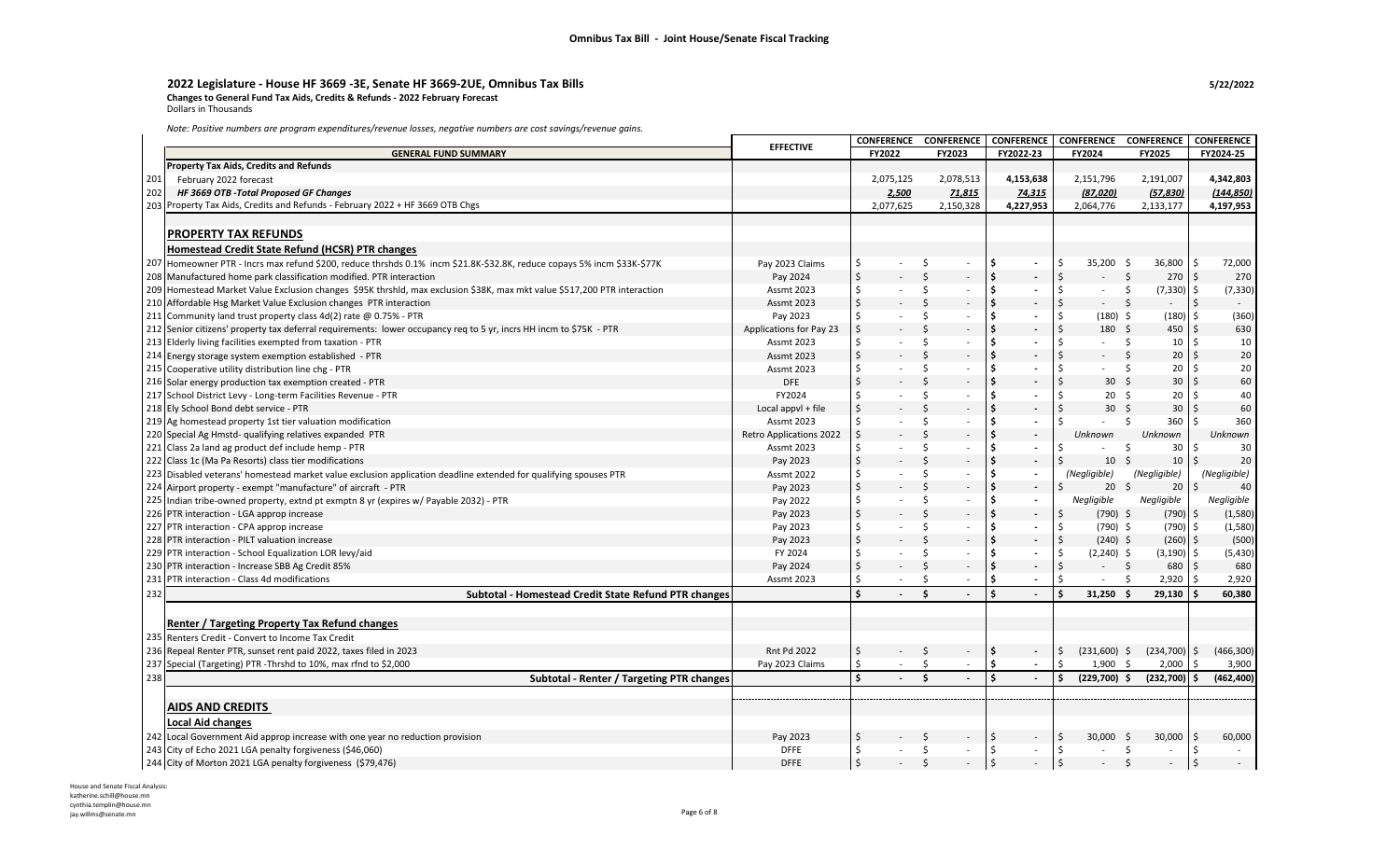|     |                                                                                         | <b>EFFECTIVE</b>       |                                |            | CONFERENCE CONFERENCE          |                     | <b>CONFERENCE</b>        | <b>CONFERENCE CONFERENCE</b> |                          |                           | <b>CONFERENCE</b>         |
|-----|-----------------------------------------------------------------------------------------|------------------------|--------------------------------|------------|--------------------------------|---------------------|--------------------------|------------------------------|--------------------------|---------------------------|---------------------------|
|     | <b>GENERAL FUND SUMMARY</b>                                                             |                        |                                | FY2022     | FY2023                         |                     | FY2022-23                | FY2024                       | <b>FY2025</b>            |                           | FY2024-25                 |
|     | 245 City of Roosevelt 2019 LGA penalty forgiveness (\$25,410)                           | FY 2023 only           | Ś.                             |            | 25<br>\$                       | \$                  | 25                       | ۱\$                          | \$                       | \$                        |                           |
|     | 246 City of Bena 2021 LGA penalty forgiveness (\$43,774)                                | <b>DFFE</b>            | $\zeta$                        |            | Ś.                             | $\zeta$             |                          |                              | $\zeta$                  | \$                        |                           |
|     | 247 City of Boy River 2021 LGA penalty forgiveness (\$19,578)                           | <b>DFFE</b>            | \$                             |            | Ś                              | Ŝ.                  |                          | Ŝ.                           | Ś.                       | Ŝ.                        |                           |
|     | 248 County Program Aid appropriation increase                                           | Pay 2023               | \$                             |            | <sup>\$</sup><br>$\sim$        | $\zeta$             |                          | l \$<br>30,000               | 30,000<br>- Ś            | -Ś                        | 60,000                    |
|     | 249 Career Workforce Academies - DEED grants to Community Workforce Dev Bds             | FY 2023 only           | Ś.                             |            | Ŝ.<br>24,000                   | Ŝ                   | 24,000                   |                              | Ŝ.                       | \$                        |                           |
|     | 250 County Pandemic Rental Assistance payments                                          | FY 2023 only           | \$                             |            | Ś<br>20,000                    |                     | 20,000                   |                              |                          | \$                        | $\overline{\phantom{a}}$  |
|     | 251 Transition Aid to Cities - Class 4d modifications                                   | Pay 2024-25            | \$                             |            | Ŝ.<br>$\sim$                   | Ŝ.                  |                          |                              | 810<br>Ś.                | \$                        | 810                       |
| 252 | Electric Generation Transition Account Appropriation <sup>5</sup>                       | FY 2023 only           | $\zeta$                        |            | Ś.<br>5,200                    | Ś                   | 5,200                    | $\sim$                       | $\sim$                   | $\mathsf{\dot{S}}$        |                           |
|     | 253 Soil and Water Conservation District Aid created                                    | Pay 2023               | Ś                              |            | Ś<br>$\sim$                    | Ś                   |                          | $6,000$ \$<br>-Ś             | 6,000                    | <b>S</b>                  | 12,000                    |
| 254 | Increase Payments in Lieu of Taxes (PILT) valuation/report                              | Pay 2023               | \$                             |            | Ŝ.<br>$\sim$                   | $\ddot{\mathsf{S}}$ |                          | 5<br>$9,200$ \$              | $9,800$ \$               |                           | 19,000                    |
| 255 | School District Equalization Aid - Local Option Rev levy/aid                            | FY 2024                | Ś.                             |            | Ŝ.                             | Ś                   |                          | 26,170 \$                    | 40,090                   | -Ś                        | 66,260                    |
| 256 | Subtotal - Local Aid changes                                                            |                        | \$                             |            | 49,225<br>Š.                   | ¢,                  | 49,225                   | 101,370                      | 116,700                  | -S                        | 218,070                   |
|     |                                                                                         |                        |                                |            |                                |                     |                          |                              |                          |                           |                           |
|     | <b>Property Tax Credit changes</b>                                                      |                        |                                |            |                                |                     |                          |                              |                          |                           |                           |
|     | 259 Ag Homestead Market Value Credit intct - Class 2a incld hemp                        | <b>Assmt 2023</b>      | \$                             |            | \$                             | Ŝ.                  | $\overline{\phantom{a}}$ | .S                           | - Ś                      | $10 \mid \zeta$           | 10                        |
|     | 260 Special Ag Hmstd- qualifying relatives expanded Ag MVC                              | Pay 2023               | $\boldsymbol{\dot{\varsigma}}$ |            | Ś                              | \$                  | $\overline{\phantom{a}}$ | Unknown                      | Unknown                  |                           | Unknown                   |
| 261 | Increase School Building Bond Agricultural Credit to 85%                                | Pay 2024               | \$                             |            | \$<br>$\overline{\phantom{a}}$ | Ŝ.                  |                          |                              | 21,800<br>\$             | \$.                       | 21,800                    |
|     | 262 SBB intct Ag homestead property 1st tier valuation modify                           | <b>Assmt 2023</b>      | \$                             |            | $\mathsf{S}$                   | \$                  |                          |                              | \$                       | $(360)$ \$                | (360)                     |
|     | 263 School Bldg Bond Ag Credit intct - LTFM chg                                         | FY 2024                | Ś                              |            | Ś                              | Ŝ.                  |                          | 10 <sup>5</sup>              | 10                       | \$                        | 20                        |
| 264 | School Bldg Bond Ag Credit intct - Ely School bond debt serv                            | Local appvl + file     | \$                             |            | Ś                              | \$                  |                          | 30 <sup>5</sup>              | 30                       | $\mathsf{S}$              | 60                        |
| 265 | School Bldg Bond Ag Credit intct - Class 2a land, hemp                                  | <b>Assmt 2023</b>      | \$                             |            | Ŝ                              | Ś                   |                          |                              | 30<br>-Ś                 | S.                        | 30                        |
| 266 | School Bldg Bond Ag Credit intct - Solar engy tax exmptn                                | <b>DFE</b>             | \$                             | $\sim$     | Ŝ.<br>$\sim$                   |                     | $\overline{\phantom{a}}$ | $20 \quad 5$                 |                          | $20 \mid 5$               | 40                        |
| 267 | <b>Subtotal - Property Tax Credit changes</b>                                           |                        | \$                             |            | Š.                             | \$                  |                          | ¢<br>60 \$                   | $21,540$ \$              |                           | 21,600                    |
|     |                                                                                         |                        |                                |            |                                |                     |                          |                              |                          |                           |                           |
|     | Other changes                                                                           |                        |                                |            |                                |                     |                          |                              |                          |                           |                           |
|     |                                                                                         |                        | \$                             |            | -Ś                             |                     |                          | l s<br>$7,500$ \$            |                          | Ŝ.                        |                           |
|     | 270 Housing Development Fund, Workforce & Affordable Homeownership account <sup>6</sup> | Beg 7/1/22 (FYs 23-30) | \$                             |            | 7,500                          | -\$                 | 7,500                    |                              | 7,500<br>Ŝ.              |                           | 15,000                    |
| 271 | Polar Vortex Energy Response Grants                                                     | <b>FY23</b>            |                                |            | \$<br>14,700                   | Ŝ.                  | 14,700                   | l \$<br>$\sim$               |                          | \$                        |                           |
| 272 | Legislative Auditor admin - Review county costs child protection                        | <b>FY23</b>            | \$                             |            | \$<br>$\overline{\phantom{a}}$ | $\zeta$             | $\overline{\phantom{a}}$ | 5                            | Ś.                       | Ś.                        | $\overline{\phantom{a}}$  |
|     | 273 Cook County and Lake County Property Tax Refunds (one-time, Pay 2022 only)          | <b>FY23</b>            |                                |            | 240<br>Ś.                      | Ŝ.                  | 240                      | l \$                         |                          | \$                        |                           |
| 274 | Dept of Revenue Administration                                                          | FY22 & FY24 only       | \$                             | $2,500$ \$ | $\overline{\phantom{a}}$       | $\ddot{\varsigma}$  | 2,500                    | $2,500$ \$                   | $\overline{\phantom{a}}$ | $\ddot{\mathsf{S}}$<br>Š. | 2,500                     |
| 275 | <b>MHFA Administration</b>                                                              | FY23 only              | Ś                              |            | Ŝ.<br>150                      |                     | 150                      |                              |                          |                           |                           |
| 276 | Subtotal - Other changes                                                                |                        | Ś                              | $2,500$ \$ | 22,590                         | ۱Ś.                 | 25,090                   | $10,000$ \$<br>١s            | 7,500                    | Ŝ.                        | 17,500                    |
|     |                                                                                         |                        |                                |            |                                |                     |                          |                              |                          |                           |                           |
|     | 278 Total GF Changes, Tax Aids, Credits & Refunds                                       |                        | Ś.                             | 2,500      | $71,815$ \$<br>-Ś              |                     | $74,315$ \$              | $(87,020)$ \$                |                          |                           | $(57,830)$ \$ $(144,850)$ |
|     | 280 GF Summary PTAC                                                                     |                        |                                | FY 2022    | FY 2023                        |                     | FY 2022-23               | FY 2024                      | FY 2025                  |                           | FY 2024-25                |
|     | 281 Subtotal - Homestead Credit State Refund PTR changes                                |                        |                                |            | Ŝ.<br>$\sim$                   | Ŝ.                  |                          | $31,250$ \$<br>S.            | $29,130$ \$              |                           | 60,380                    |
|     | 282 Subtotal - Renter / Targeting PTR changes                                           |                        |                                |            | Ś.                             | Ŝ.                  |                          | $(229,700)$ \$               | $(232,700)$ \$           |                           | (462, 400)                |
|     | 283 Subtotal - Local Aid changes                                                        |                        |                                | $\sim$     | 49,225<br>\$                   | - Ś                 | 49,225                   | 101,370 \$<br>۱\$            | 116,700 \$               |                           | 218,070                   |
|     | 284 Subtotal - Property Tax Credit changes                                              |                        |                                | $\sim$     | \$<br>$\overline{\phantom{a}}$ | \$                  |                          | l \$<br>60 \$                | $21,540$ \$              |                           | 21,600                    |
|     | 285 Subtotal - Other changes                                                            |                        | Ś                              | 2,500      | 22,590<br>-\$                  | \$.                 | 25,090                   | 10,000 \$<br>l \$            | $7,500$ \$               |                           | 17,500                    |
|     |                                                                                         |                        |                                | 2,500      | Ś.<br>71,815                   | -\$                 | 74,315                   | $(87,020)$ \$                | $(57,830)$ \$            |                           | (144, 850)                |
|     | 286 TOTAL GF Changes, Property Tax Aids & Credits                                       |                        | Ś                              |            |                                |                     |                          |                              |                          |                           |                           |

#### **FOOTNOTES**

The Department of Revenue (DOR) estimates that five retired electric generating units may qualify local jurisdictions for this aid. This appropriation is one-time only.

With a term of 8 years ending in FY 2030, the total value of this appropriation in the Conference Agreement will be \$75 million.